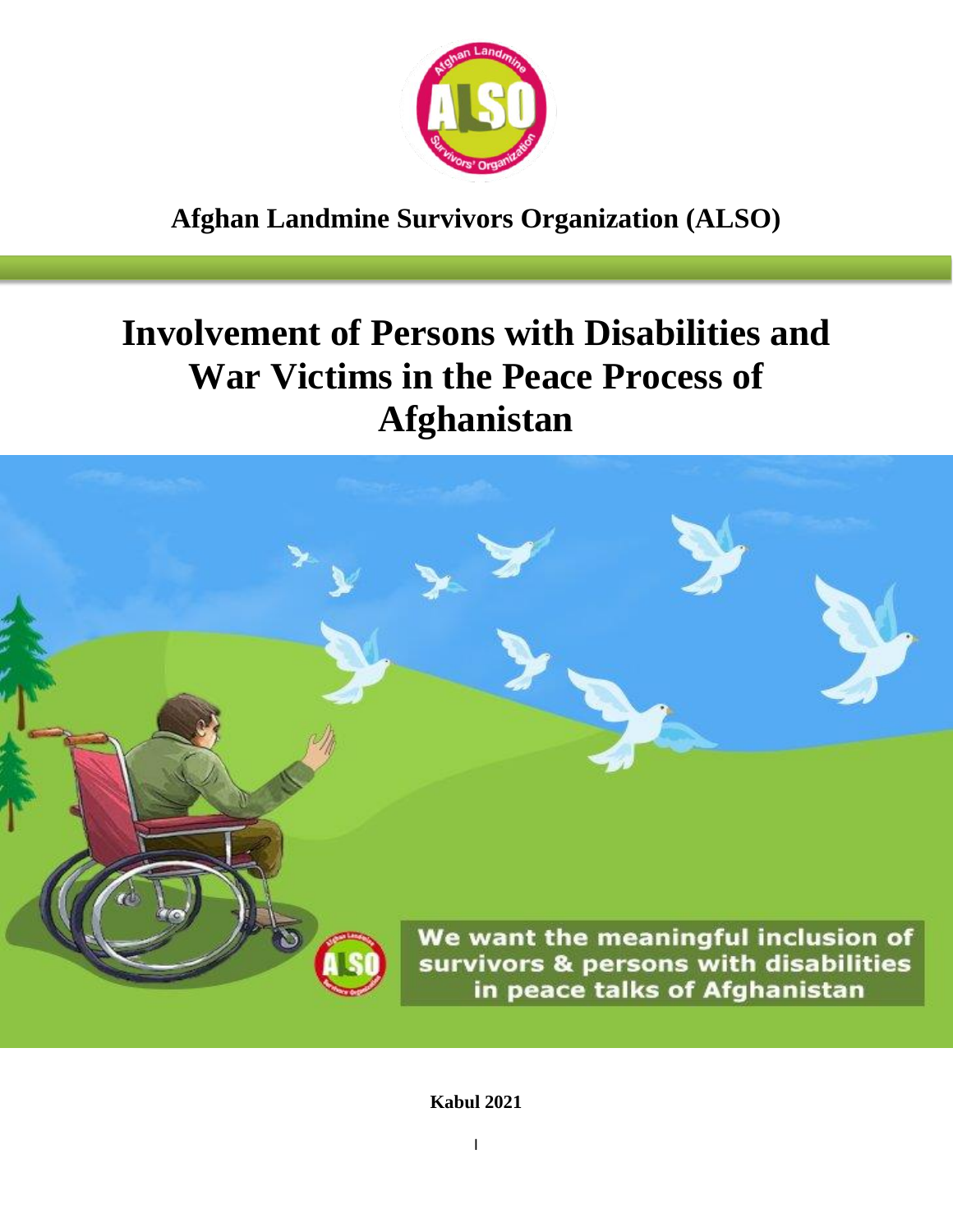# **Involvement of Persons with Disabilities and War Victims in the Peace Process in Afghanistan**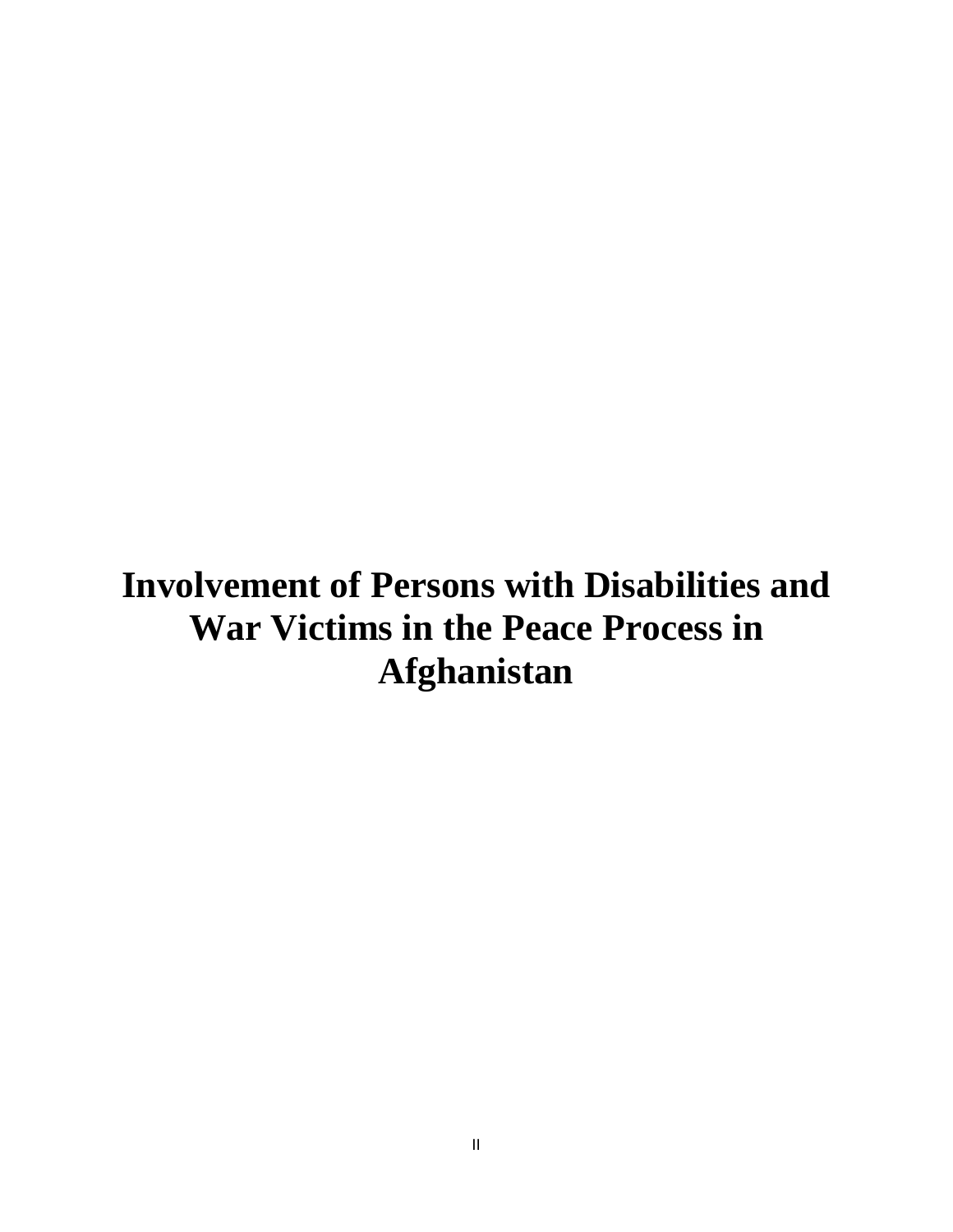#### **Report specifications**

| <b>Document Name</b>     | Involvement of Persons with Disabilities in the Peace Process of Afghanistan |
|--------------------------|------------------------------------------------------------------------------|
| <b>Conducted</b>         | Afghan Landmine Survivors Organization (ALSO)                                |
| Lead by                  | Nasem Khan Aliyar, Mohammad Hussain Ahmadi, Amina Azimi and Shoshannah       |
| Year                     | March 2021                                                                   |
| <b>Financial Support</b> | National Democratic Institute (NDI)                                          |
| <b>Printing</b>          | Soft copy                                                                    |
| Website                  | www.Afghanlandminesurvivors.org                                              |
| Email                    | info@afghanlandminesurvivors.org                                             |
| Facebook                 | Afghan Landmine Survivor Organization (ALSO)                                 |
| <b>Twitter</b>           | @ALSO AFG                                                                    |
| <b>Phone</b>             | +93792 82 27 79                                                              |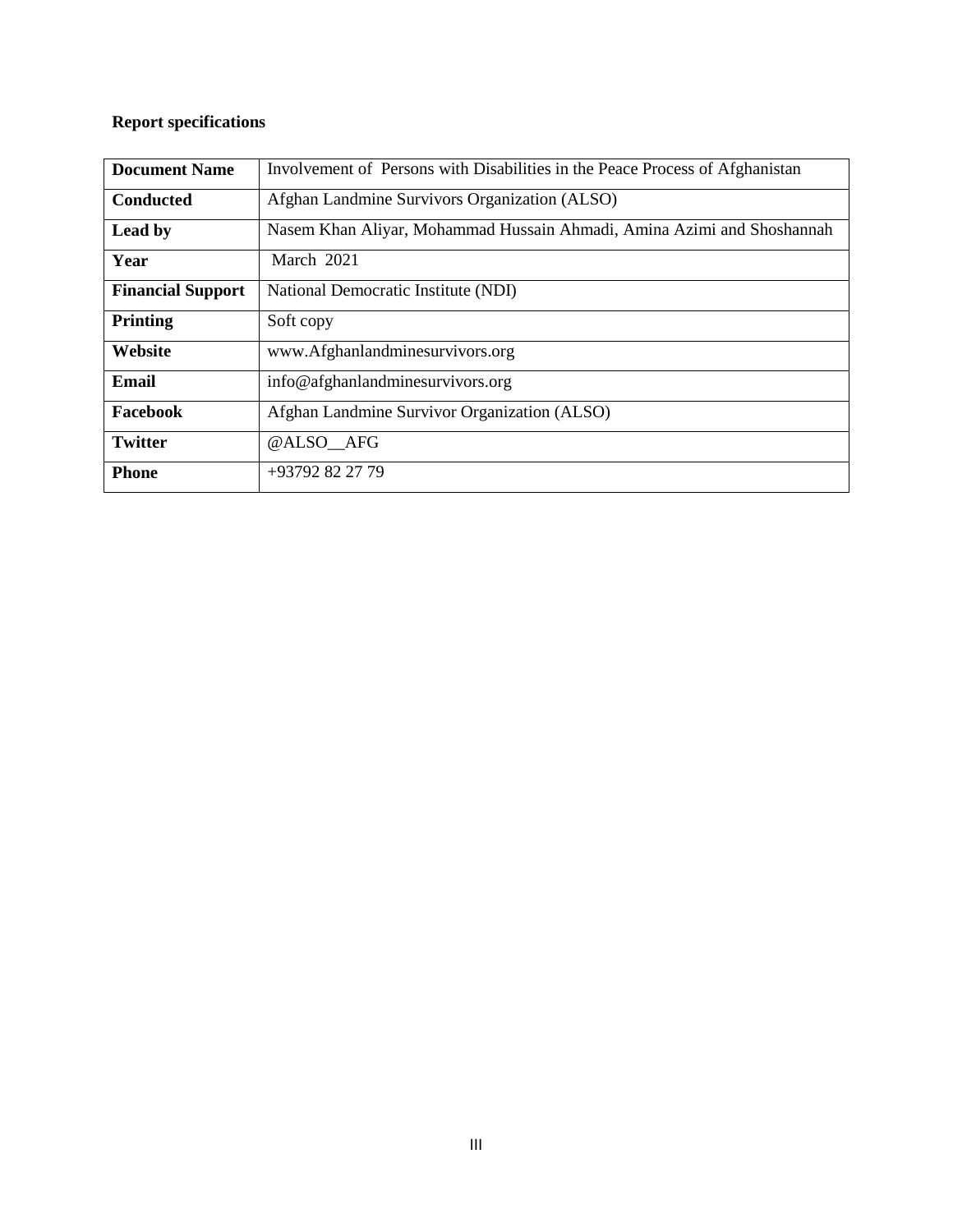### **Contents**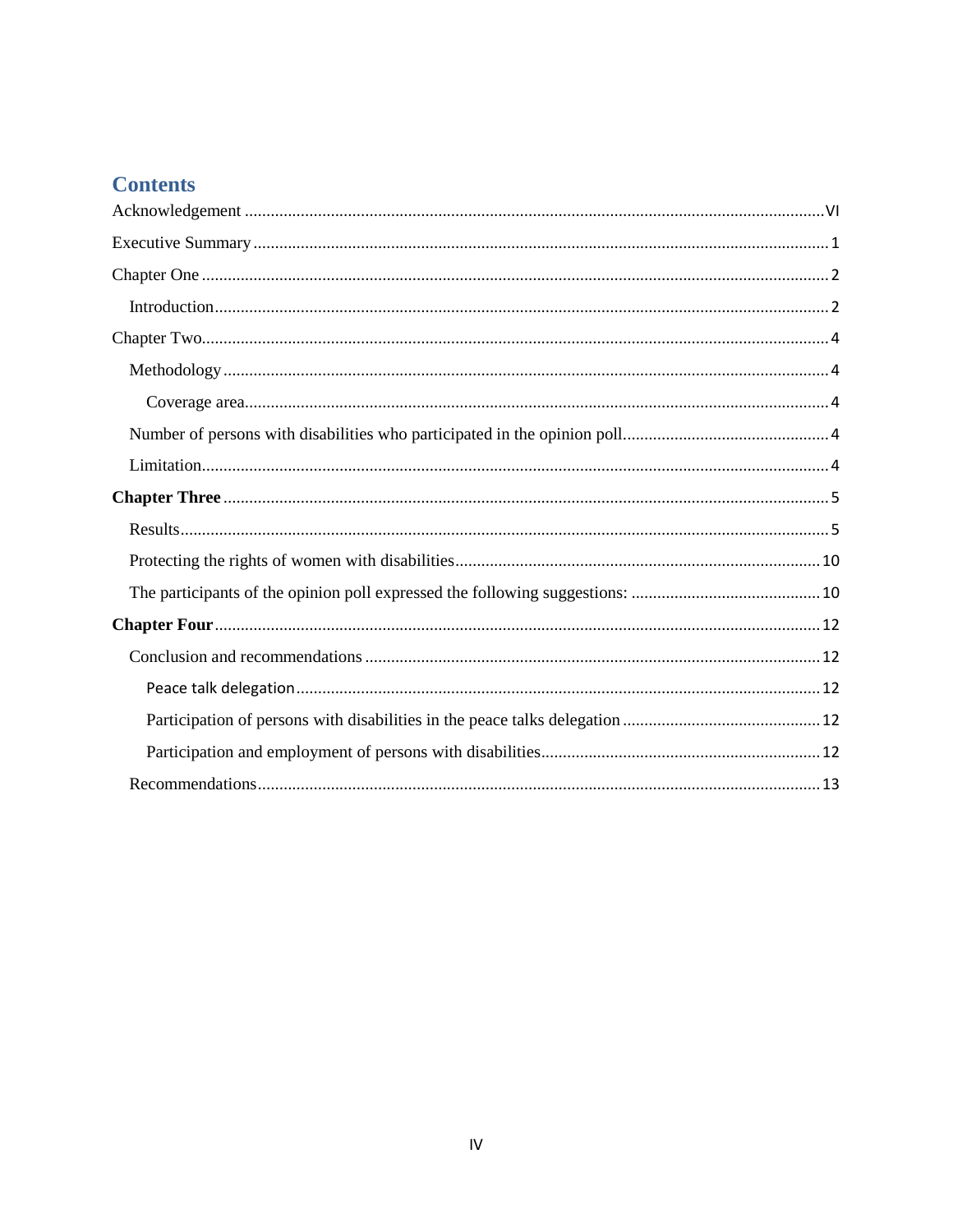#### **About ALSO**

Afghan Landmine Survivors' Organization (ALSO) was established in July 2007 as a non-profit, nonreligious, non-political and non-governmental organization registered with the Ministry of Economy of Islamic Republic of Afghanistan. ALSO is a local organization, founded by persons with and without disabilities. The objective of ALSO is to promote and protect the rights of persons with disabilities based on national and international laws.

ALSO pioneered peer support or psychosocial programs for the first time in Afghanistan for persons with disabilities who need psychological support at hospitals and homes to improve their self-reliance and confidence towards inclusion in society.

For inclusion and empowerment of persons with disabilities, ALSO has been able to implement many projects on psychosocial support, education, public awareness, vocational trainings, physical accessibilities and advocacy in Kabul, Herat, Bamiyan, Balkh, and other provinces in collaboration with other civil society organizations and the government.

ALSO is committed to continue its mission to promote the rights of persons with disabilities based on national and international law, the Convention on the Rights of Persons with Disabilities (CRPD), and National Law on the Rights and Benefits of Persons with Disabilities (NLRBPD) in order to create the opportunity for persons with disabilities to enjoy their basic rights and obtain equality in the Afghan society.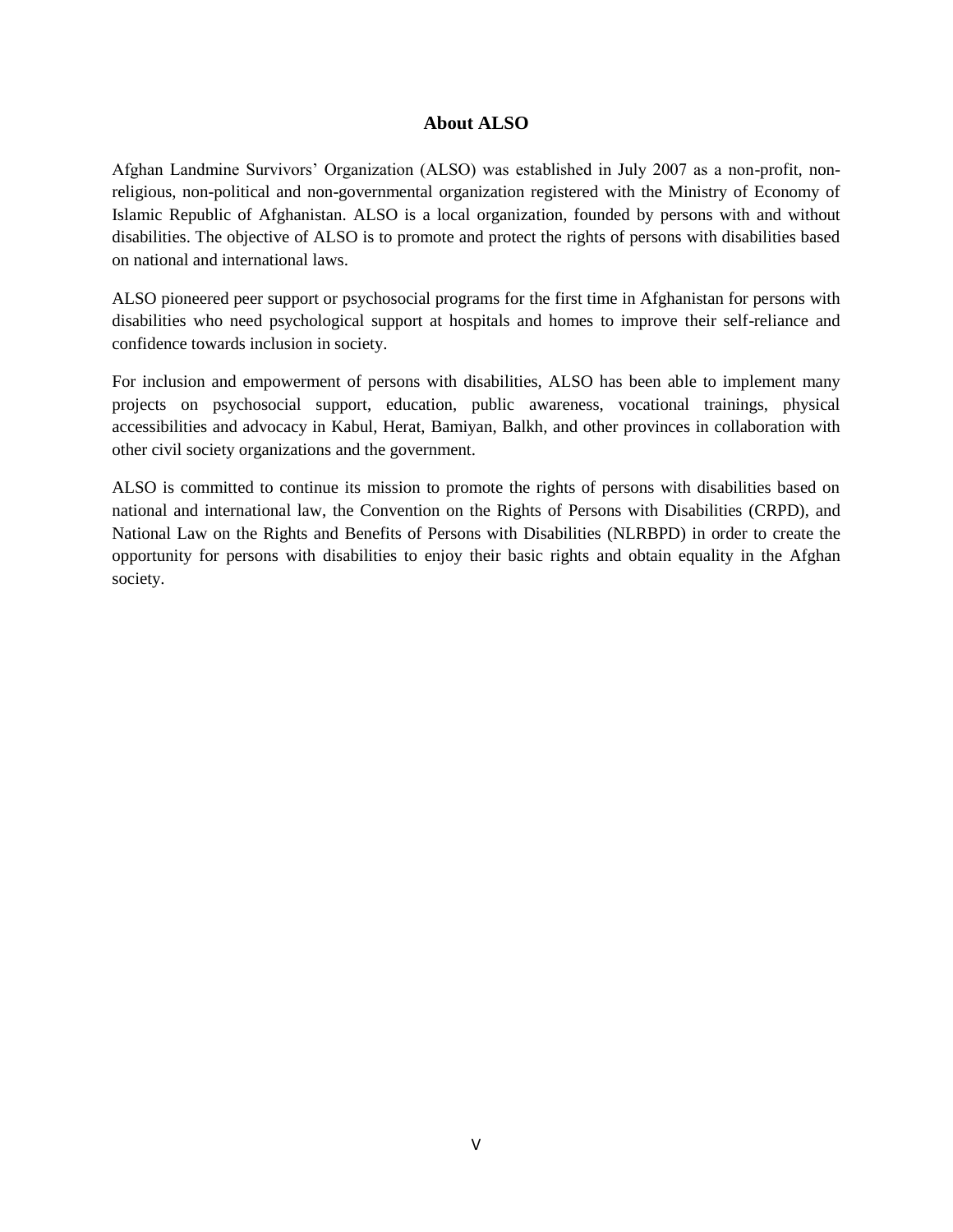# Acknowledgement

<span id="page-5-0"></span>The completion of this opinion poll on inclusion of persons with disabilities in peace process would not have been possible without the steadfast efforts of ALSO research team and financial support of NDI under the Equal Rights Fund in Afghanistan.

ALSO would like to thank all those who conducted interviews, the persons with disabilities who participated in the opinion poll and the Advocacy Committee for the Rights of Persons with Disabilities' members, who provided technical comments and suggestions for improvement of the report. Without contribution of the above people, it would not happen easily.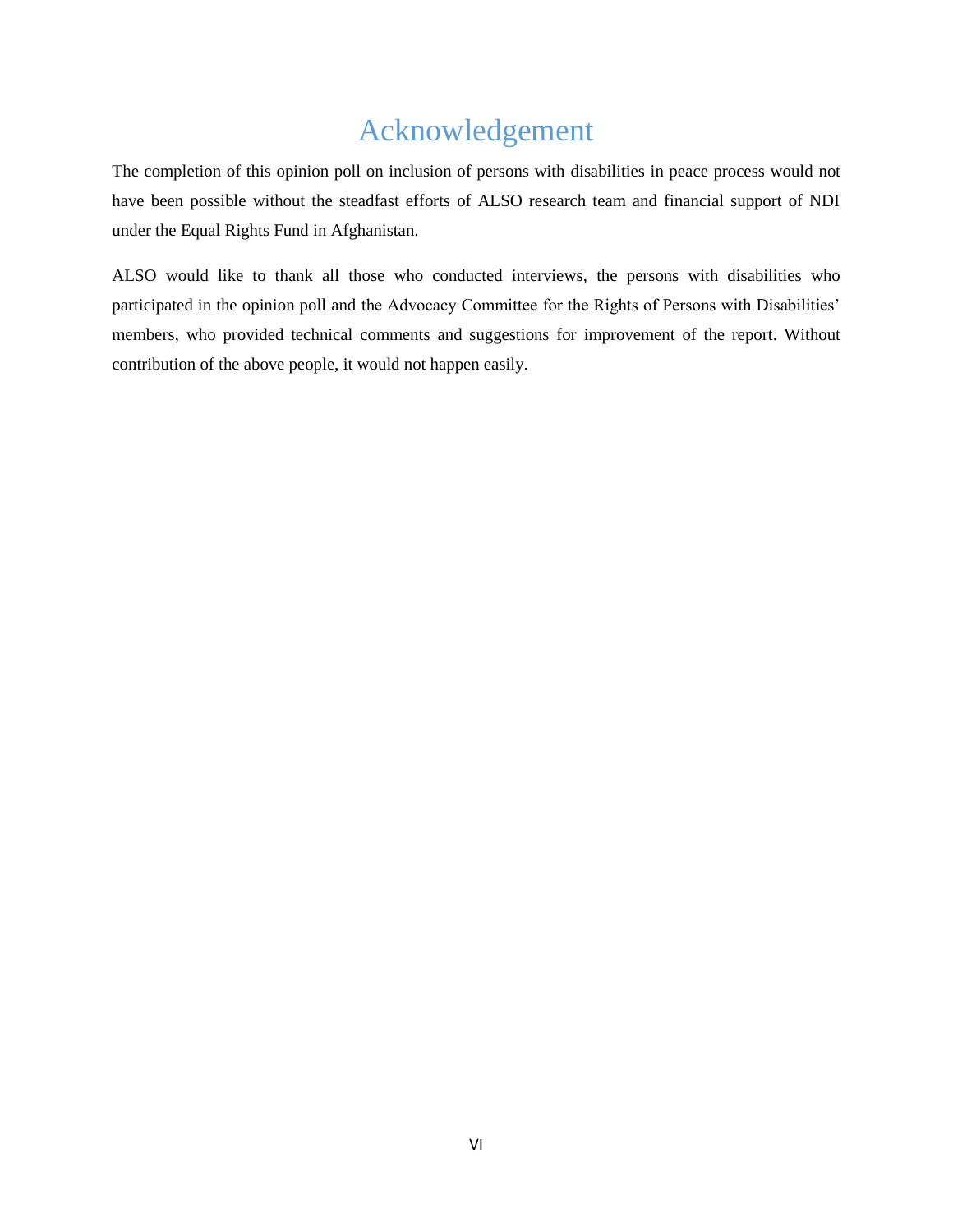# Executive Summary

<span id="page-6-0"></span>The political rights of persons with disabilities are enshrined by the Constitution of Afghanistan and the Convention on the Rights of Persons with Disabilities. As a State Party to the Convention, the Afghan government has the obligation to promote and protect the political rights of persons with disabilities accordingly.

To promote and protect the political rights of persons with disabilities, ALSO as a disability rights organization has been advocating for the rights of persons with disabilities based on the Convention and the national laws on the rights of persons with disabilities. For this purpose, ALSO conducted this opinion poll with 140 men and women with disabilities in the provinces of Kabul, Balk, Herat, Bamiyan, Daikondy and Kandahar. The objective of the opinion poll is to raise the voices of war victim and persons with disabilities in the peace process of Afghanistan.

This report shows that 51% of the respondents want involvement of persons with disabilities in all peace authorizes - the State Ministry for Peace, the High Peace Council and Reconciliation and Peace Talk Delegation. 35% of the respondents expect that the representatives of persons with disabilities and war victims must be in the peace delegation in order for the involvement of persons with disabilities to have a positive impact on peace-making processes. Persons with disabilities are the main victims of war and conflict in the country and they have suffered greatly.

Moreover, persons with disabilities have high concern over their future in the upcoming government. 90% of the respondents expressed their concern over their rights in the government of post-conflict. They expect that the rights of persons with disabilities will be respected based on the Convention on the Rights of Persons with Disabilities in any agreement between the Taliban and the Government.

The main recommendations of this report are as following:

- 1. The High Peace Council and Reconciliation should include representatives of persons with disabilities in the peace talk delegation.
- 2. The State Ministry for Peace should hire persons with disabilities in this ministry to follow up disabilities inclusion in the peace process.
- 3. The Convention on the Rights of Persons with Disabilities should be kept and respected by any agreement or government policy coming out of peace process;
- 4. The rights of persons with disabilities, especially rights of women with disabilities, should be respected by any government coming into existence out of the peace process.
- 5. If any agreement is made for the government post-conflict, the Convention on the Rights of Persons with Disabilities should be respected to promote and protect the rights of persons with disabilities and war victims.
- 6. All the achievements made thus far on the promotion of persons with disabilities' rights should be protected and respected by the government following the peace process in the country.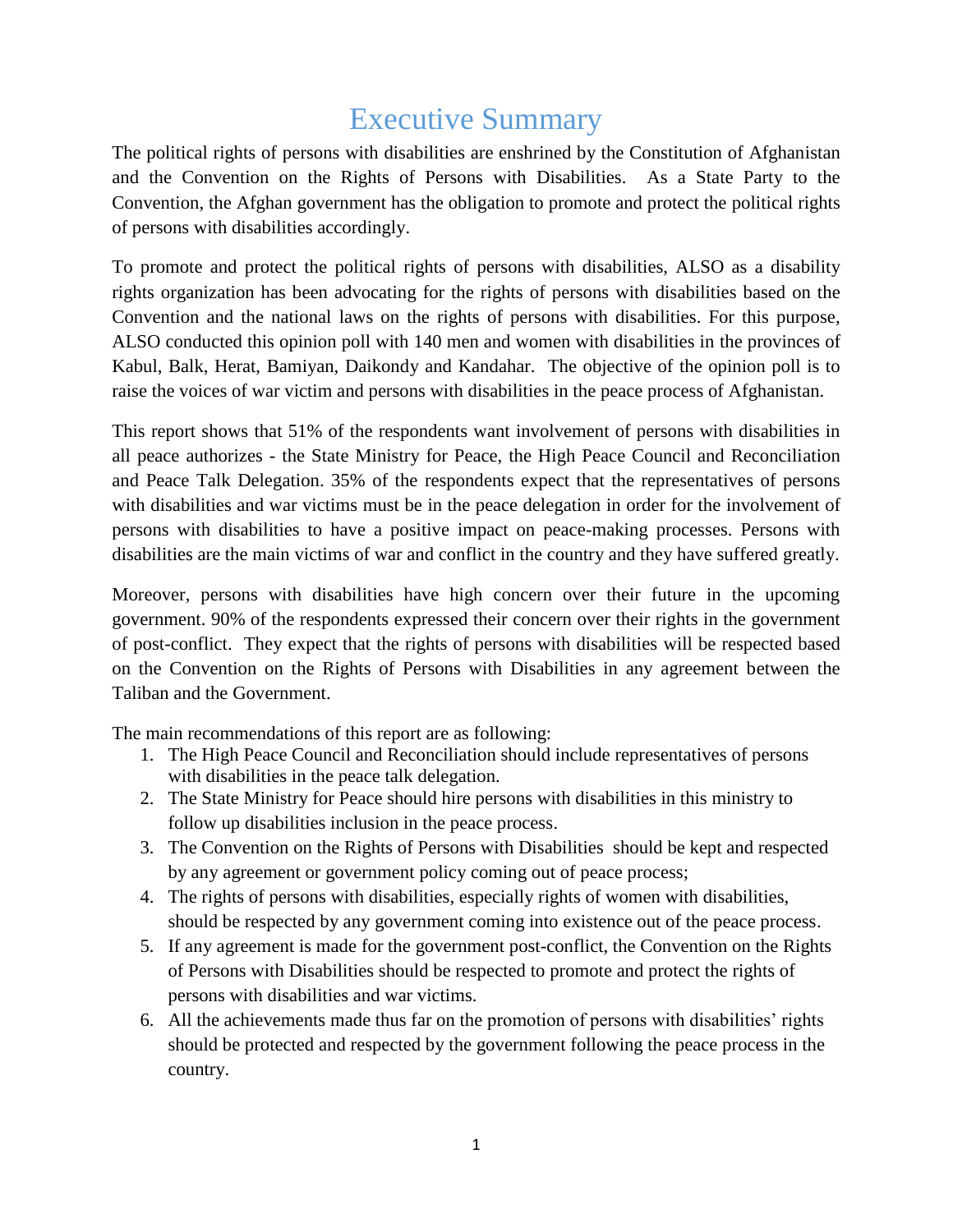### Chapter One

#### <span id="page-7-1"></span><span id="page-7-0"></span>**Introduction**

Afghanistan has been experiencing conflict and war for more than four decades. As a result of the conflicts and war, many people became disabled or lost their lives and fled the country. Unfortunately, the conflict is ongoing and causing more disabilities daily adding to the total number of persons with disabilities in the Afghan community. Furthermore, those disabled require immediate support and rehabilitation services in order to provide inclusion in the community for a better livelihood with peace and welfare.

The United States of America, as one component of the conflict, signed a peace agreement with the Taliban on Feb 20, 2019, in Doha to leave Afghanistan. Additionally, talks of peace between the government of Afghanistan and the Taliban in Doha began afterwards. The Afghan delegation continued their talks with the peace deletion of the Taliban. However, the peace talk delegation is not disability inclusive and the participation of persons with disabilities has not been considered in the peace process by the government of Afghanistan. Persons with disabilities are the most affected group in the country in addition to being the main victims of the war and conflicts in the county. The report indicates that 4.8% of the Afghan population represents persons with disabilities (NDSA 2005). Also, the annual report of Afghanistan Independent Human Rights on disability shows that 41.7% of the respondents' disability causes constituted war and conflict (2021).

Persons with disabilities are worried about their rights. If the rights of persons with disabilities are not considered during any agreement coming out of the peace talk, persons with disabilities will face more challenges and problems in the future, especially amongst women and girls. Their participation in the peace process is essential and gives them the opportunity to address their concerns during the peace process. Certainly, their involvement in the peace process will demonstrate an inclusive peace process.

Afghan Landmine Survivors Organization (ALSO) as a disability rights organization believe that persons with disabilities must be involved in the peace process at different levels in accordance to their political rights enshrined by the Article 53 of the Constitution, Article 1 of the Law on the Rights and Benefits of Persons with Disability, and Article 29 of the Convention on the Rights of Persons with Disabilities. The government of Afghanistan has the obligation to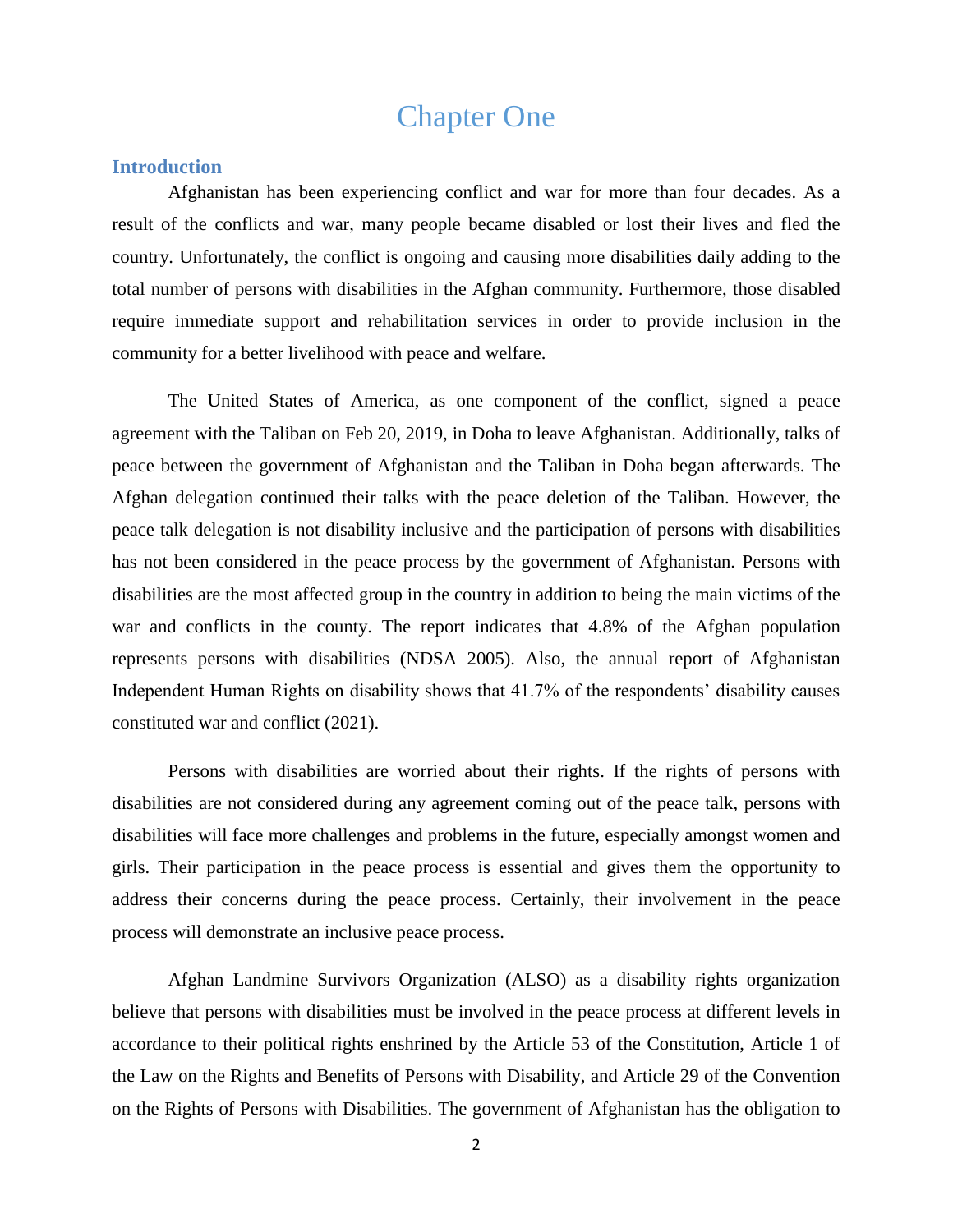create opportunities for the full participation of persons with disabilities in political processes, including the peace process. Thus, they should have the opportunity to promote their rights.

Persons with disabilities and war victims raised their voice about their participation in the peace process; however, it has not been considered by the government yet. ALSO, as a disability focused organization, supports persons with disabilities' participation in the peace process and believes that those who face disability should have role and full presence in the peace process. For this purpose, ALSO decided to conduct an opinion poll with 140 persons with disabilities in different provinces to collect their opinion and reflection about participation in the peace process.

The goal of the opinion poll is to collect evidence for stronger advocacy about inclusion of persons with disabilities in the peace process. The findings of the opinion poll will be shared with different media and peace authorities, including the Ministry for Peace and the High Peace Council, to encourage them about the inclusion of persons with disabilities in the peace process.

Persons with disabilities' participation in the political decision-making process will provide them with the opportunity to advocate for their rights in light of CRPD and the national laws; especially, concerning the rights of women with disabilities who face anxiety about their future if their rights are not considered by the government in place after the peace process. The rights of persons with disabilities are often ignored by the authorities and opportunity for their participation was is rarely considered.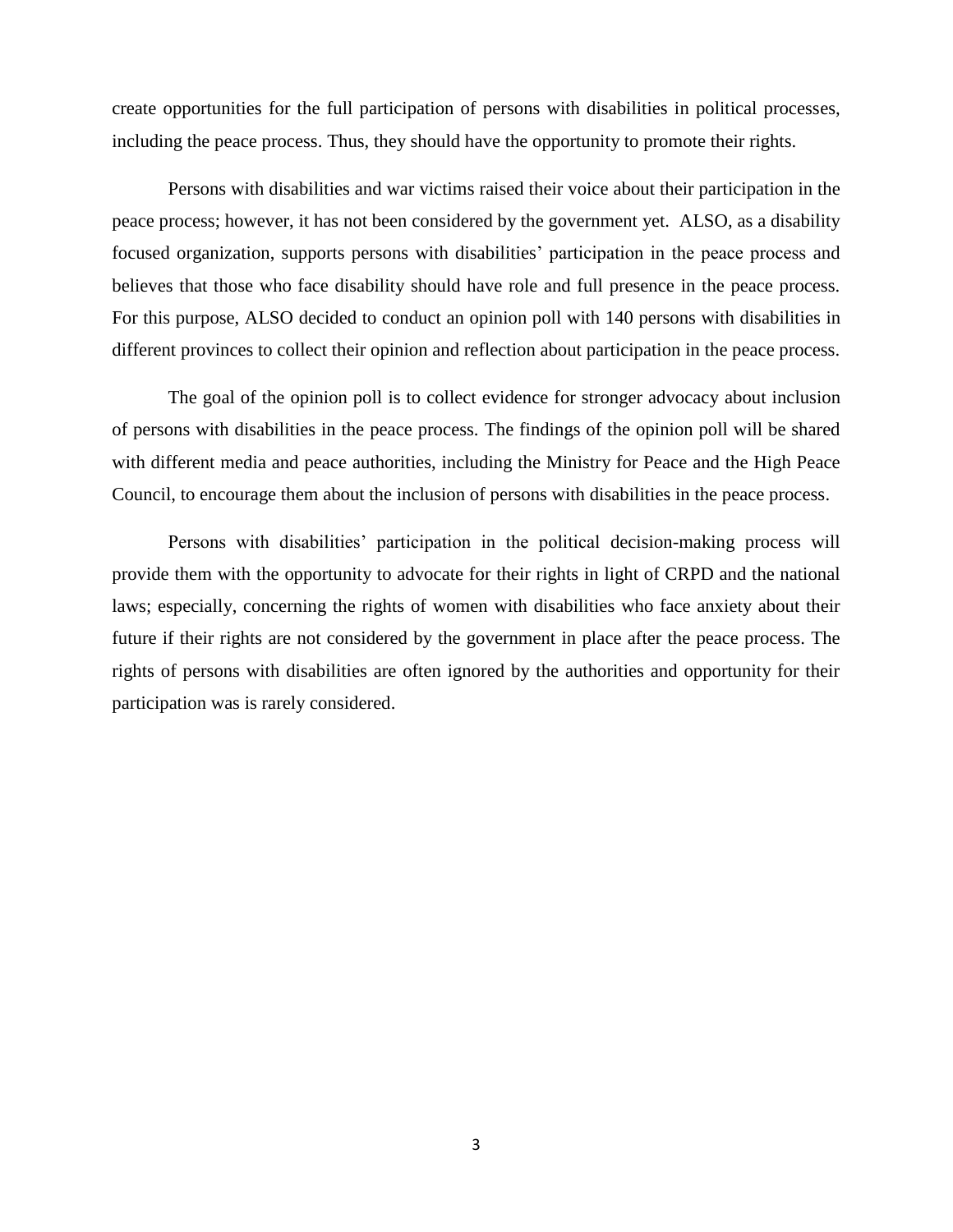## Chapter Two

#### <span id="page-9-1"></span><span id="page-9-0"></span>**Methodology**

#### <span id="page-9-2"></span>**Coverage area**

This opinion poll was conducted amongst persons with disabilities in provinces of Kabul, Kandahar, Bamiyan, Daikondy, Herat and Balkh face to face, by phone call and through email. These provinces were selected where more persons with disabilities are living and prevalent. Interviews with people in theses provinces could help to reflect the opinion of persons with disabilities and war victims for their inclusion in peace processes of Afghanistan. In the provinces, the volunteers of ALSO conducted face to face interviews with persons with disabilities to collect their opinion. The persons who conducted the interviews were persons with disabilities themselves.

#### <span id="page-9-3"></span>**Number of persons with disabilities who participated in the opinion poll.**

In this opinion poll, 140 males and females with disabilities were interviewed on participation of persons with disabilities in peace process. The effort was made to include persons with disabilities with different categories of disabilities in the opinion poll. The categories of disability were mainly physical, sensorial, visual and auditory disabilities. Furthermore, the effort was made to include persons with disabilities working with other civil society organizations as well in Kabul in order to reflect their opinion and wants in the opinion poll.

#### <span id="page-9-4"></span>**Limitation**

The main problem was limited resources for coverage of more areas and number of persons with disabilities for stronger generalization. However, since conflict affected groups in the community relatively, the responses of participants can reflect the real wants and expectation of persons with disabilities. Therefore, the results obtained provided powerful insight about the thoughts and suggestions of persons with disabilities about their inclusion in the peace process.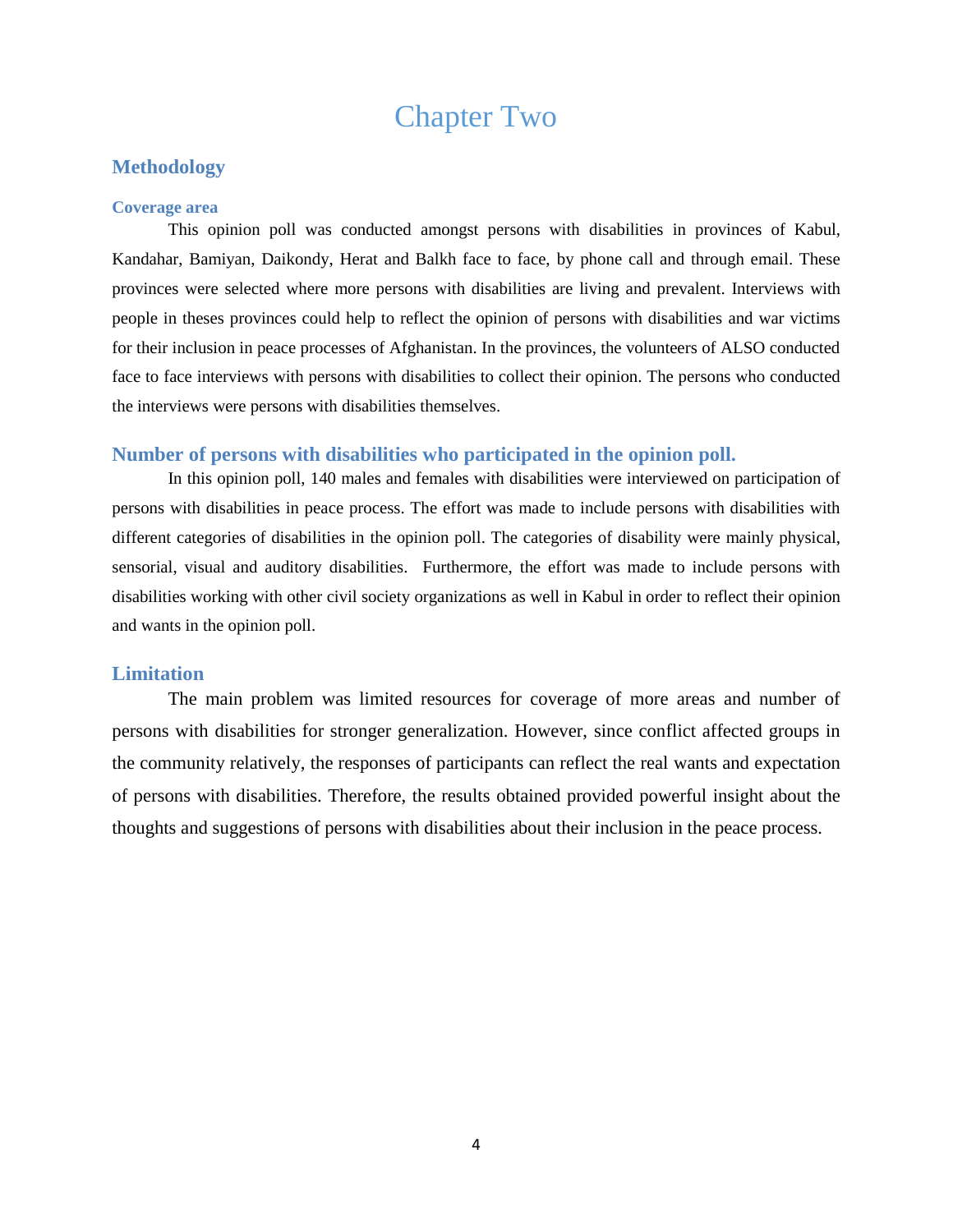## Chapter Three

#### <span id="page-10-1"></span><span id="page-10-0"></span>**Results**

The data collected from persons with disabilities through interviews are analyzed in Chapter Three through graphs and charts to present further clarity in communication and comprehension about the expectations of persons with disabilities from the government in the peace process.

**Figure 1:** Persons with disabilities who participated in the opinion poll per province.



**Figure 1** indicates that most (42%) of the respondents who participated in the poll are from Kabul and the second highest percentage (14%) are from Daikondy province. It should be noted this does not mean that the number of persons with disabilities in other provinces are less than Kabul and Daikondy. It only represents the respondents who participated in the opinion poll in these provinces to share their views on participation and inclusion of persons with disabilities in the peace process. Certainly, the selection of the provinces can relatively represent the status of persons with disabilities concerning their participation in the peace process; it is one of the reasons for selection of these provinces in this opinion poll where prevalence of disabilities is high in Kabul and some other the provinces according to NDSA 2005 report.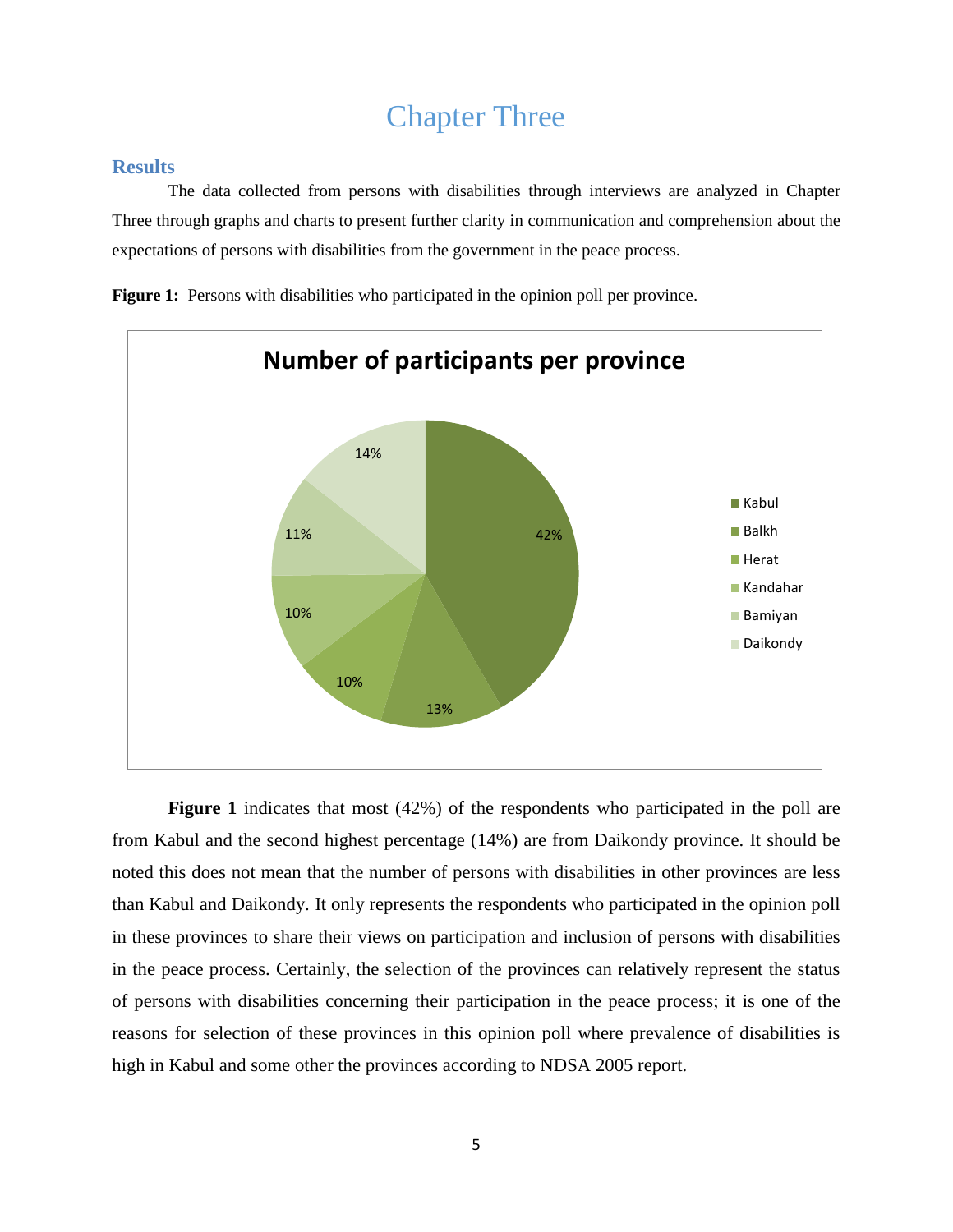

**Figure 2:** Number of men and women who participated in the opinion poll

**Figure 2** shows that the majority (67.7%) of the respondents who participated in the opinion poll on the participation of persons with disabilities in the peace process are men with disabilities and the rest (32.3%) are women and girls with disabilities. The effort was made to balance the gender of respondents in the opinion poll; however, the number of women respondents were less.



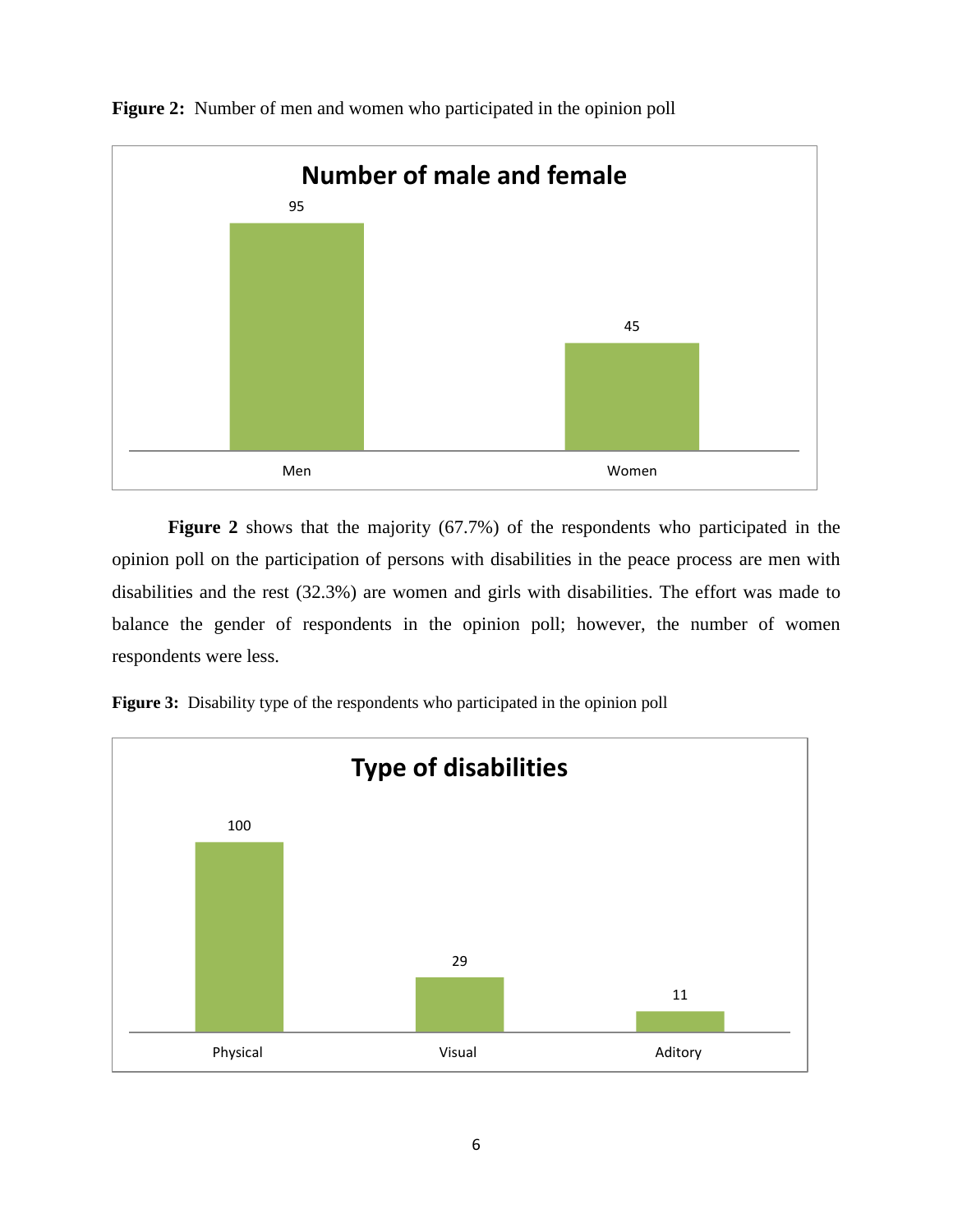**Figure 3** shows that 71.3% of the respondents who participated in the opinion poll were persons with physical disabilities, 20.9% were visual disabilities, and 8% were persons with auditory disabilities. The effort was made to include persons with various types of disability in order for the report to be representative of comprehensive disability categories.





**Figure 3** shows that (38.9%) of the respondents are victims of mines and conflict and the rest (61.1%) are other causes of disabilities. It should be reminded that conflict and war in the country have impacted Afghan citizens indiscriminately in all aspects. It is apparent to say that everyone in Afghanistan has been disturbed by conflict in some manner. For example, some have fled the country, some have become disabled, and some have lost lives and/or their assets in the conflict. There are many families who lost their beloved ones in the conflicts and explosions. The impact of war and conflicts is huge and impossible to measure in number or percentage easily. The people of Afghanistan are paying the price directly and indirectly daily at any corner of the country due to ongoing conflict and war.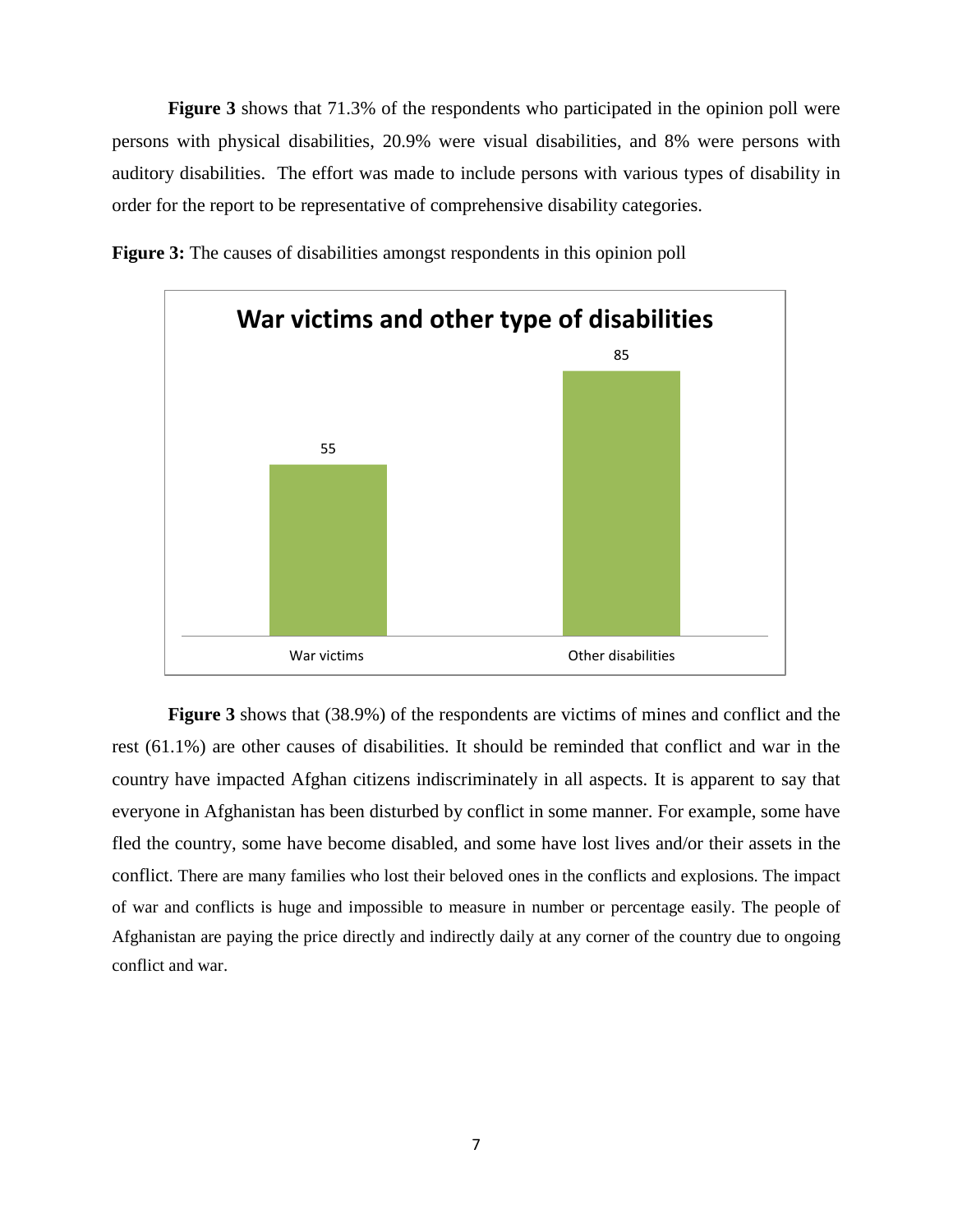

**Figure 4:** Inclusion of persons with disabilities in the peace process of Afghanistan

**Figure 4** indicates that the majority (51%) of the respondents of the opinion poll desire inclusion of persons with disabilities in all three organizations, including the Ministry for Peace, the High Peace and Reconciliation, and the Peace Talk Delegation. Furthermore, over one third (35%) of respondents want the representation of persons with disabilities in the Peace Delegation. The inclusion of persons with disabilities can become possible when persons with disabilities are integrated as authorities on all levels of decision-making. Otherwise, it will not be possible.

Lack of participation of persons with disabilities and war victims in the peace process authorities will lead to ignorance of the rights of persons with disabilities in the process. The government should give the chance to persons with disabilities and war victims to be involved in the peace process to raise their voice and advocate for their rights in any upcoming decisions and agreement of the peace process. The presence of persons with disabilities and war victim should be meaningful and significant in the peace process organizations.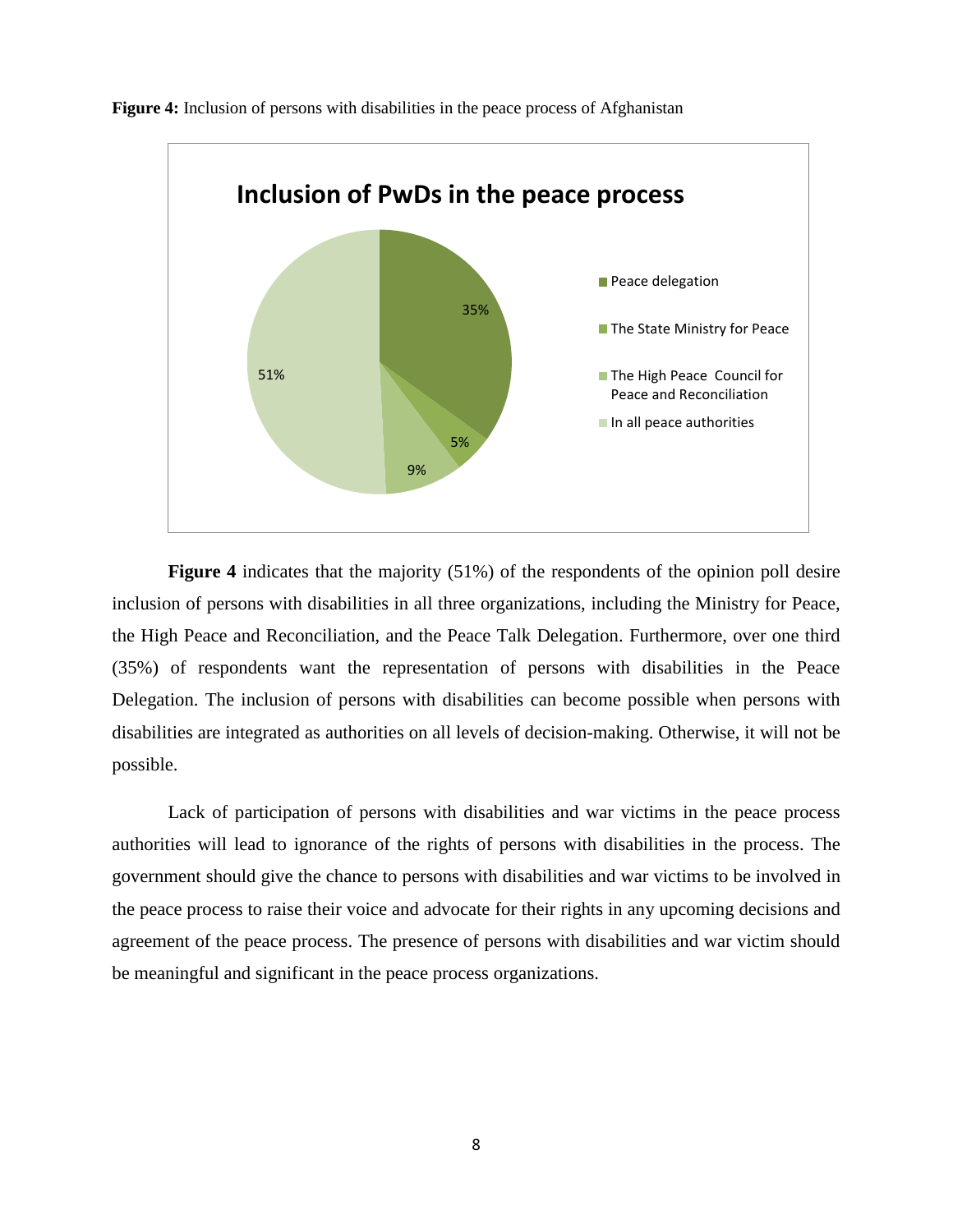

**Figure 5:** Concerns of persons with disabilities and war victims about peace talks

**Figure 5** indicates that 90% of persons with disabilities are worried about their rights post-conflict and 10% did not show any concern about the rights of persons with disabilities in the established government following the peace talks with the Taliban. This implies that persons with disabilities have high levels of worry and concern about their rights in the near future.

Persons with disabilities are worried about their participation, freedom, women rights, and the recent achievements on the rights of persons with disabilities in the community. Fatima from Kabul said, "I am worried about my future. I am afraid of staying at home again like in the past". Amina from Balkh said, "I am worried because there is no guarantee to protect the role and rights of women with disabilities in society in the government of post-conflicts". Also, another respondent with auditory disability said, "I am a painter. I reflect the problems of society through my paintings. I am worried about coming a new government to power that would not let me to continue my career as a painter. If am not allowed to do painting, I would face problems". In addition, Mr. Sajim who is a person with visual disability said, "We are not aware what type of government will come into existence from the peace talk process. Persons with disabilities are worried about their freedom and participation in society".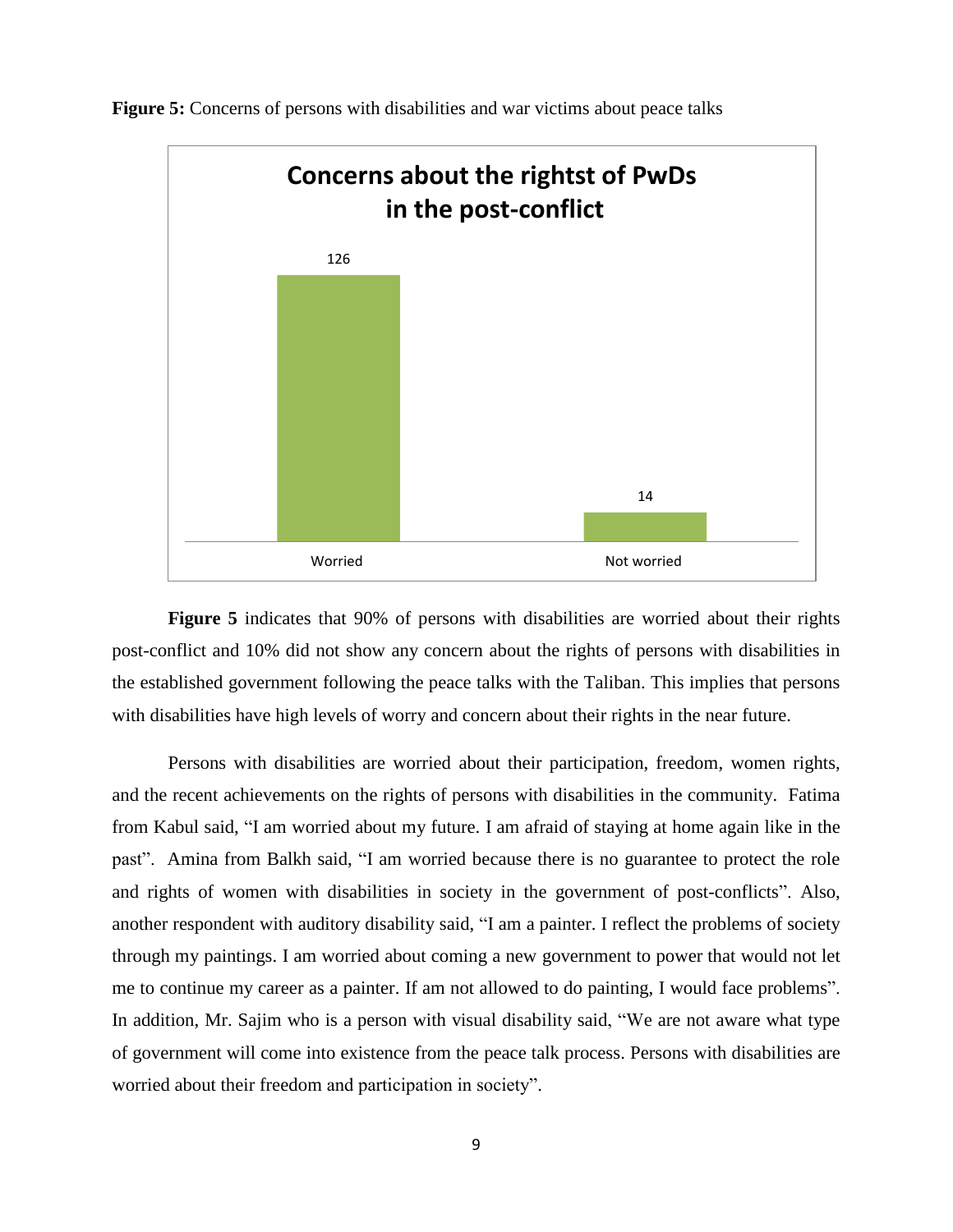Moreover, some of the respondents are worried about the cancellation of the United Nations Conventions on the Rights of Persons with disabilities and other human rights conventions to which Afghanistan is the State Party. Most of the respondents emphasized that the Convention on the rights of persons disabilities should be respected by any government coming into power following the peace talks. They also raised concern about the fact that persons with disabilities' representatives are not in the peace process delegation to promote and protect the rights of persons with disabilities. Certainly, the representative of persons with disabilities should be in peace authorities and delegation.

#### <span id="page-15-0"></span>**Protecting the rights of women with disabilities**

Most of the respondents in this opinion poll emphasized that the rights of women with disabilities should be protected and considered in the peace process and in any agreement or government following the peace process in Afghanistan. The rights of persons with disabilities should be respected in light of the Convention on the Rights of Persons with Disabilities (CRPD) and the Law on Rights and Benefits of the Disabled. Women with disabilities should participate actively in all social activities and should have access to their basic human rights, such as education, employment, healthcare and political participation in the community.

#### <span id="page-15-1"></span>**The participants of the opinion poll expressed the following suggestions:**

- 1. The representation of persons with disabilities and war victims should be in the peace talk delegation in order to promote and protect the rights of persons with disabilities and war victims.
- 2. Persons with auditory disabilities requested to have access to news about the peace process talks through sign Language, print and media.
- 3. Persons with disabilities should be employed in the State Ministry for Peace and High Peace Council and Reconciliation. By doing so, they would be able to give voice to persons with disabilities.
- 4. The post-conflict government should respect and protect the rights of persons with disabilities and take into consideration the Convention on the Rights of Persons with Disabilities.
- 5. The achievements made thus far in the disability sector should be protected and respected by any government following the peace process in the country.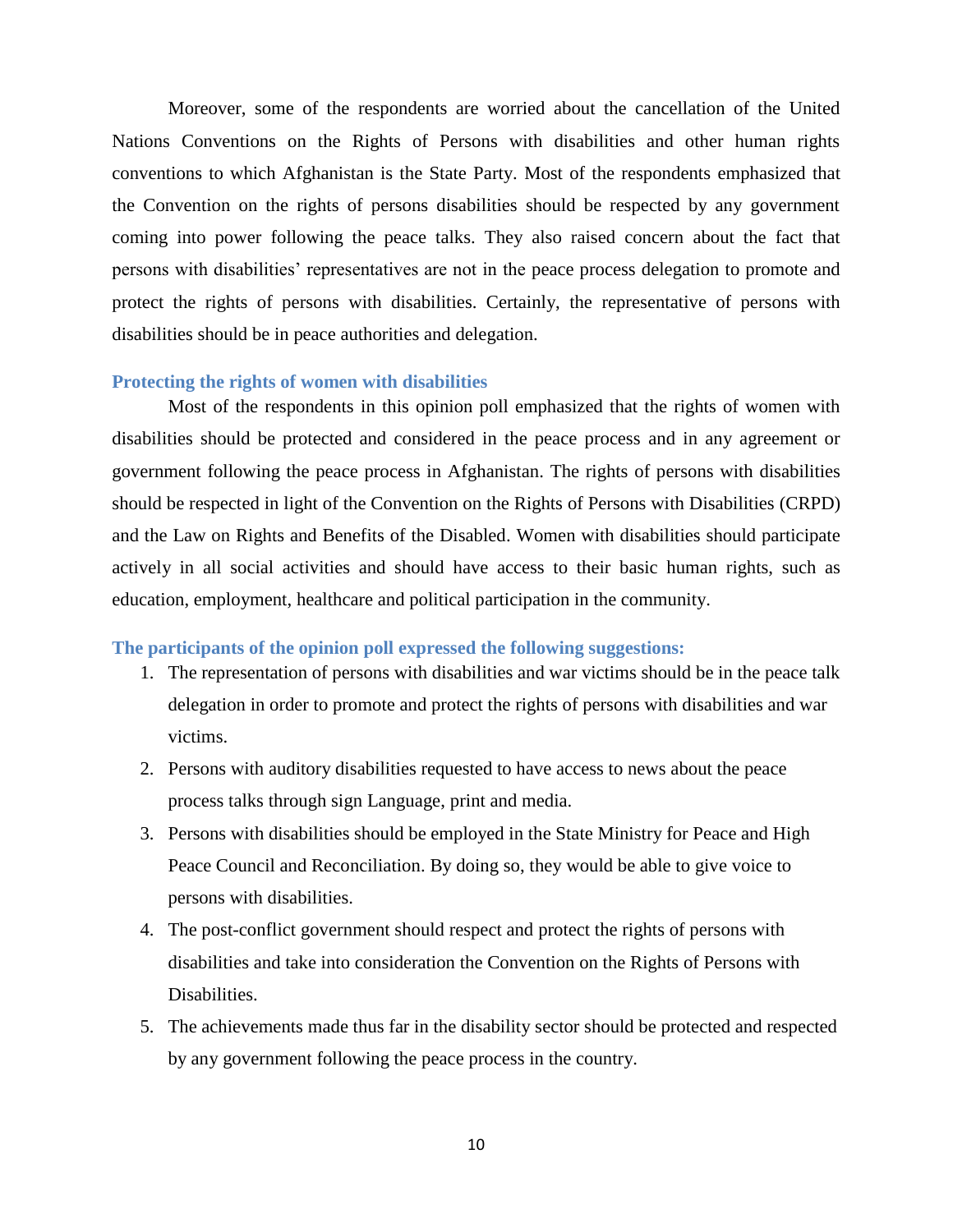6. The representation of women with disabilities should be in the peace process delegation in order to promote and protect the rights of women with disabilities. Especially considering that women and girls with disabilities are not presently active in the political processes.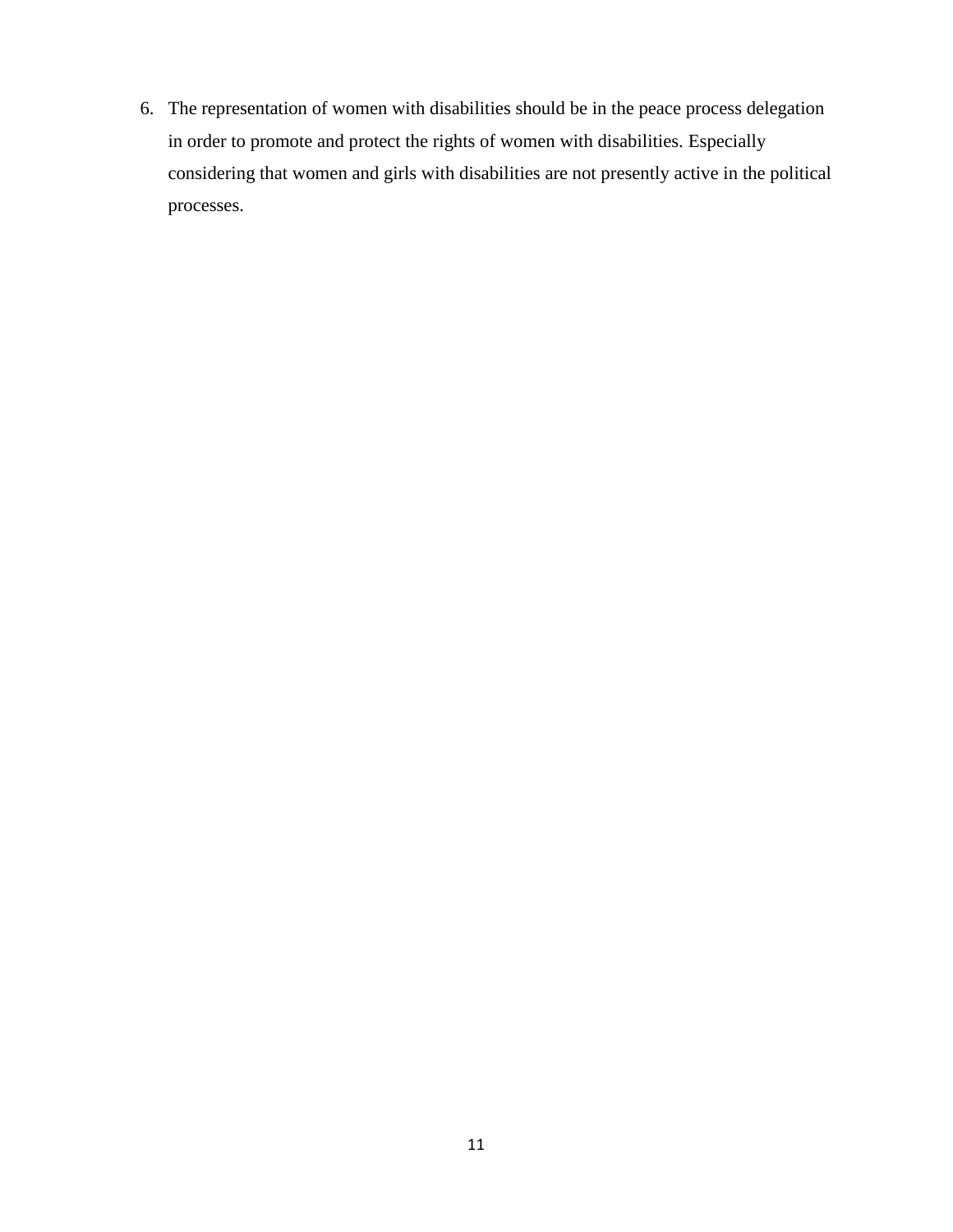## Chapter Four

#### <span id="page-17-1"></span><span id="page-17-0"></span>**Conclusion and recommendations**

#### <span id="page-17-2"></span>**Peace talk delegation**

The results of this opinion poll demonstrate that most people with disabilities have concern about all achievements in disabilities. The respondents strongly suggest that the rights of persons with disabilities should be respected and protected based on the Convention on the Rights of Persons with Disabilities (CRPD). Any agreement or government coming into existence following the peace talk between the government of Afghanistan and the Taliban should respect the rights of persons with disabilities without discrimination. The government of Afghanistan ratified the Convention in 2012 and has the obligation to consider its provisions in any agreement made with the Taliban. Additionally, Article 53 of the Constitution has enshrined the political rights of persons with disabilities, which compels authorities to protect the rights of persons with disabilities accordingly.

#### <span id="page-17-3"></span>**Participation of persons with disabilities in the peace talks delegation**

Most of the respondents of this opinion poll believe that the representation of persons with disabilities should be included in the peace delegation because persons with disabilities and war victims are the first victims of the conflict in Afghanistan. Persons with disabilities believe that their participation in the peace process will have a positive impact and influence in the peace process. Persons with disabilities are the largest and most vulnerably affected group in society; thus, their involvement in the peace process is a fundamental right.

#### <span id="page-17-4"></span>**Participation and employment of persons with disabilities**

One finding of this report indicates that persons with disabilities expect the government to employ their representatives in the State Ministry for Peace and the High Council for Peace and Reconciliation. The participation of persons with disabilities in authority and decisionmaking levels helps to promote the rights of persons with disabilities. According to the law on Rights and Benefits of Persons with Disabilities, the government of Afghanistan has the obligation to employ 3% of its staff as persons with disabilities. Participation of persons with disabilities in any level or sector creates the opportunity and support for inclusion of persons with disabilities.